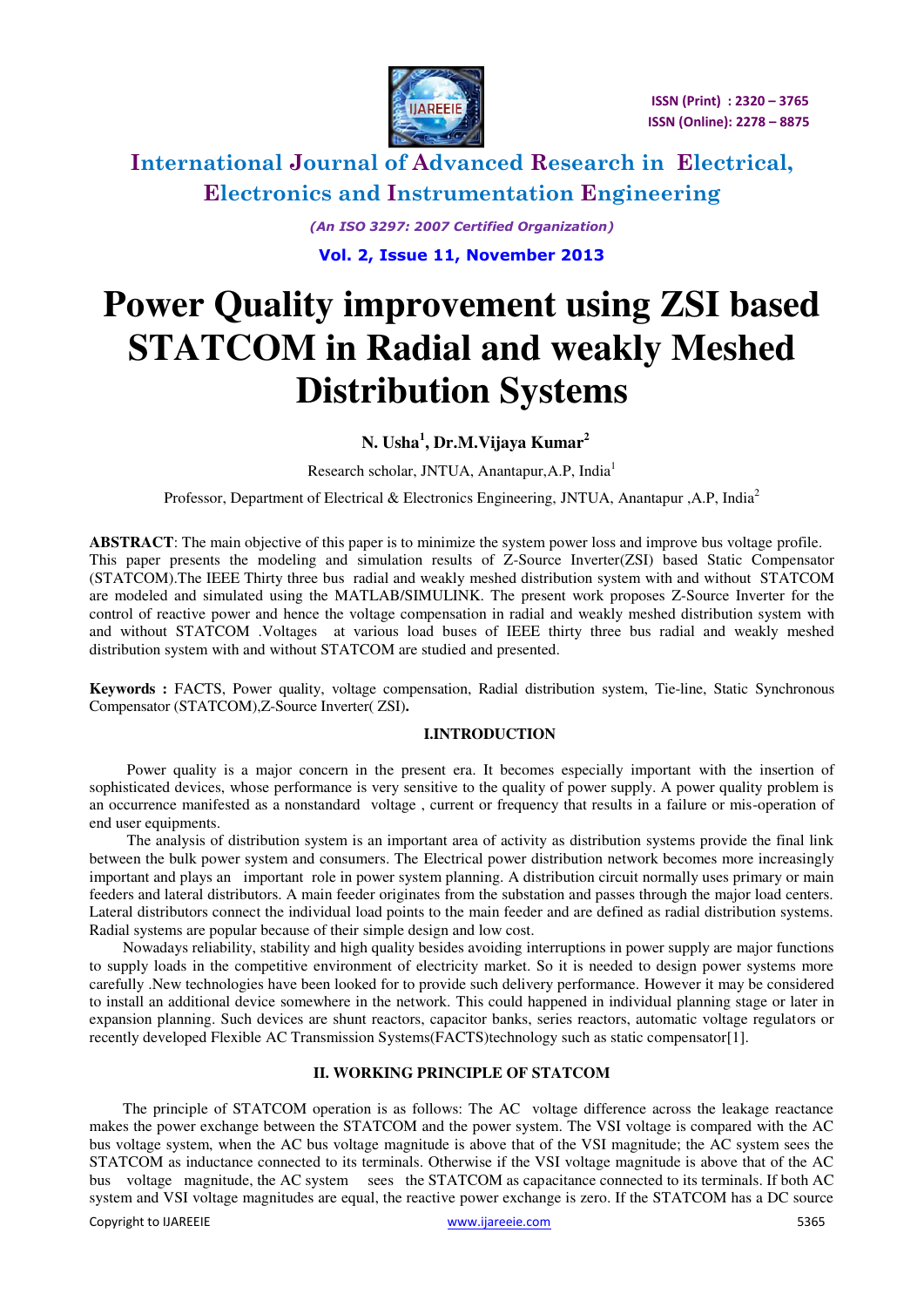

*(An ISO 3297: 2007 Certified Organization)* 

### **Vol. 2, Issue 11, November 2013**

or energy storage device on its DC side, it can supply real power to the power system. This can be achieved by adjusting the phase angle of the STATCOM terminals and the phase angle of the AC power system. When phase angle of the AC power system leads the VSI phase angle, the STATCOM absorbs the real power from the AC system, if the phase angle of the AC power system lags the VSI phase angle, the STATCOM supplies real power to AC system.

The Voltage Source Converter or Inverter (VSC or VSI) is the building block of a STATCOM and other FACTS devices. A very simple inverter produces a square voltage waveform as it switches the direct voltage source on and off. The basic objective of a VSI is to produce a sinusoidal AC voltage with minimal harmonic distortion from a DC voltage. Single-line diagram of STATCOM is shown in Fig1.



Fig.1 Single-line diagram of a STATCOM.

The main advantage of STATCOM compared to the traditional reactive power compensation devices are the ability of strongly regulation ,low harmonic content and low loss without operational problems such as resonance. A STATCOM in association with a particular load can inject compensating current sothat the total demand meets the specification for utility connection. It can also remove any unbalance and harmonic distortion from voltage of utility bus. STATCOM would play a more serious role in power system loadability, reactive power compensation, loss reduction, voltage regulation, voltage balancing and power quality and stability enhancement[2].

#### **III. IMPEDANCE SOURCE INVERTER(ZSI)**

 The main circuit of configuration of the Z-Source Inverter with load is shown in Fig2. The newly proposed Z-source inverter has a unique feature that it can boost/buck the output voltage by introducing shoot through operation mode, which is forbidden in traditional voltage source inverters, with this unique feature, the ZSI provides a cheaper, simpler, buck-boost inversion by single power conversion stage. The ZSI circuit consists of a diode rectifier, DC link circuit, and an inverter bridge. The differences are that the DC link circuit is implemented by the Z-Source network  $(c_1, c_2, L_1)$ , and  $L_2$ ) and small input capacitors ( $c_a$ ,  $c_b$ , and  $c_c$ )are connected to the diode rectifier. Since Z-Source Inverter bridge can boost the DC capacitor  $(c_1, \text{ and } c_2)$  voltage to any value above the DC value of the rectifier, a desired output voltage is always obtainable regardless of line voltage. Using the 230V load system as an example ,the DC capacitor voltage can be boosted to 350V or greater in order to produce 230 V AC output regardless of the line voltage. Theoretically ,the DC capacitor voltage can be boosted to any value above the inherent DC voltage(310-325V for a 230-V line) of the rectifier ,by using the shoot through zero switching states. When a higher voltage is needed or during voltage sags. The capacitor voltage is, however, limited by the device voltage rating in practical use.

 Network reconfiguration in distribution is dealt by Baran[3].Compensation based power flow for weakly meshed distribution given by Shirmohammadi<sup>[4]</sup>.Load flow solution of Radial distribution network is given by S.Ghosh<sup>[5]</sup>. Harmonics study and comparison of ZSI with traditional Inverters is given by Justus[6]. solution to power quality problem is given by Mineski[7].Load flow method for weakly meshed system is given by S.Sivanagaraju[8].Comparison of ZSI and Push-pull inverter based STATCOM and Enhancement of power quality are given by Usha [9]-[10].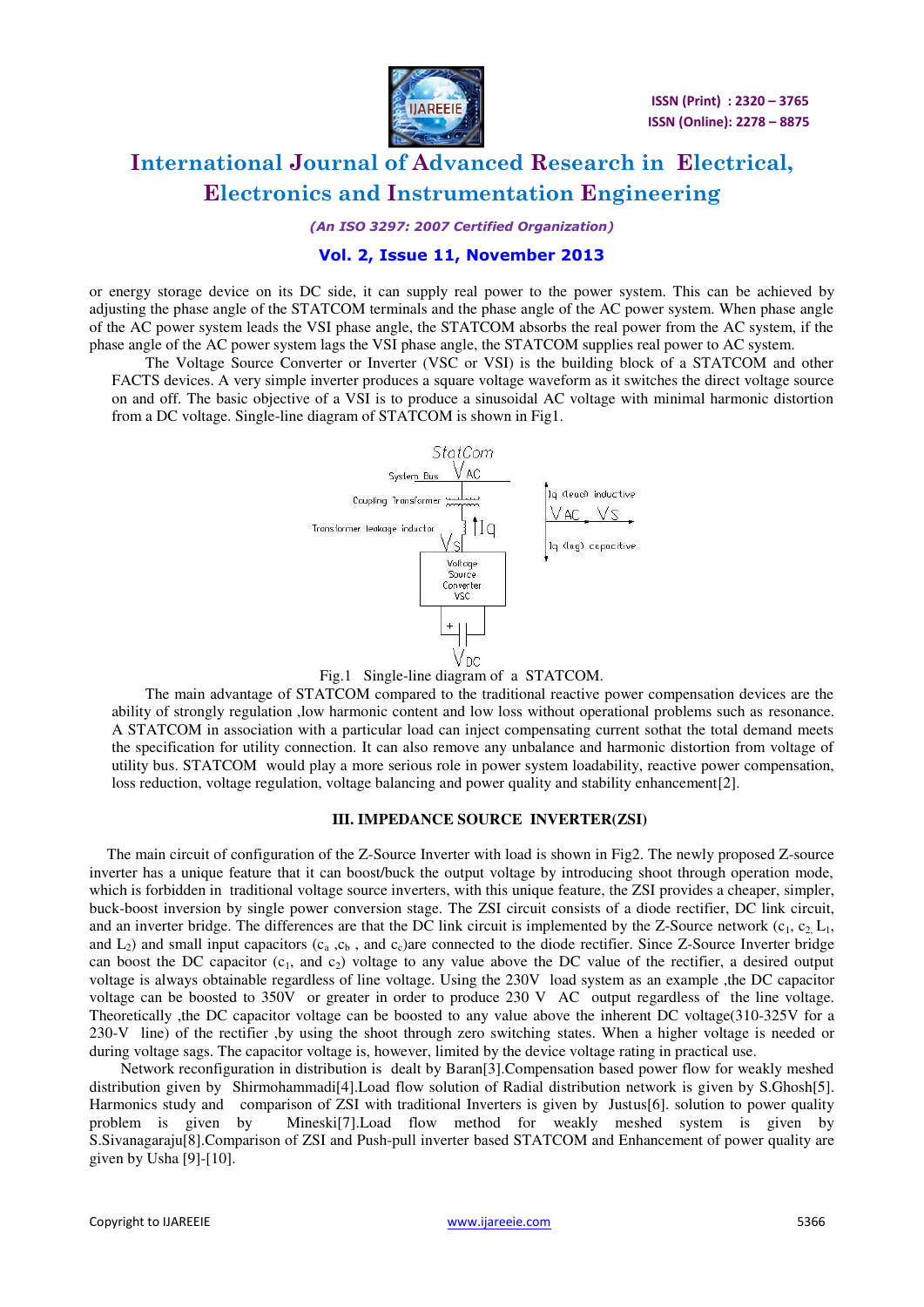

*(An ISO 3297: 2007 Certified Organization)* 

### **Vol. 2, Issue 11, November 2013**

The authors are unaware of any literature dealing STATCOM using Z-Source Inverter based STATCOM in IEEE 33-bus radial and weakly meshed distribution system. This work gives power quality improvement in IEEE 33-bus radial and weakly meshed distribution system with ZSI based STATCOM.



Fig.2 Main circuit configuration of Z-Source Inverter

#### **IV.SIMULATION RESULTS**

 The IEEE 33-bus radial and weakly meshed distribution systems are considered for simulation studies. It is assumed that the three-phase radial and weakly meshed distribution networks are balanced. The 33-bus IEEE radial and weakly meshed distribution systems are modeled and simulated using MATLAB/SIMULINK. The loads are distributed uniformly along the line section. All the loads are modeled as constant impedance loads.

The single line diagram of 33-bus radial distribution system is shown in Fig 3a.The single line diagram of 33 bus weakly meshed distribution system is shown in Fig3b.The line, load and tie switch data are given in[5].The load flow results of 33-bus radial and weakly meshed system is given in[8].The simulation results in line with load flow results of radial and weakly meshed systems. The load bus voltage is sensed and rectified using an uncontrolled rectifier. It is compared with reference voltage. The error is given to PI controller. The output of PI controller adjusts the pulse width to get the required voltage at the load bus. The SIMULINK model of PI controller, single–phase distribution line , single-phase RL-load and single-phase source are shown in Fig3c,Fig3d,Fig3e and Fig3f respectively .

The SIMULINK model of 33-bus IEEE radial distribution system without STATCOM is shown in Fig3g.The STATCOM is placed at 6<sup>th</sup> bus for better compensation for both the cases. The SIMULINK model of 33-bus IEEE radial distribution system with ZSI based STATCOM at  $6<sup>th</sup>$  bus is shown in Fig3h.In order to improve the level of voltages at various load buses STATCOM is connected at  $6<sup>th</sup>$  bus in the radial distribution system. The STATCOM is connected to the system at t=0.3sec.The SIMULINK model of 33-bus IEEE weakly meshed distribution system is shown in Fig3i .The SIMULINK model of 33-bus IEEE weakly meshed distribution system with ZSI based STATCOMs at  $6<sup>th</sup>$  bus is shown in Fig3j. The voltage magnitude at the source bus is considered to be 1.0 pu.

The simulation results of 33-bus IEEE Radial distribution system and weakly meshed distribution system as case(a) and case(b) are given in Table 1. The magnitudes of load voltages at load buses for these two cases with and without STATCOM is presented in Table1. From the Table1, it is clear that voltage dip at various load buses are compensated by connecting STATCOM at  $6<sup>th</sup>$  bus. It was also found that the voltage magnitudes in weakly meshed distribution system are higher than that of radial distribution system because of the inclusion of tie lines. Hence load voltages are improved further in both IEEE 33-bus Radial and weakly meshed distribution system by using ZSI based STATCOM.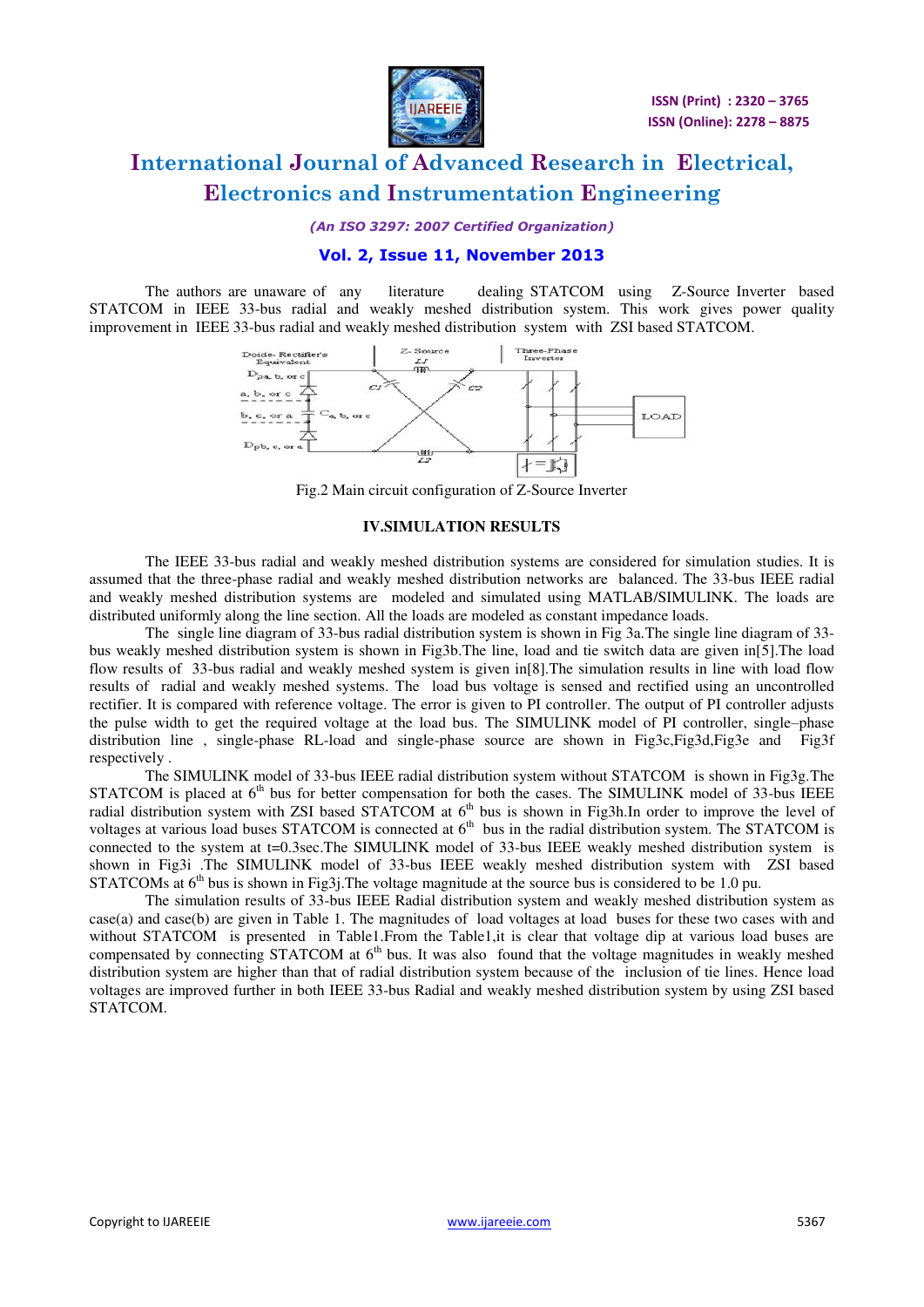

*(An ISO 3297: 2007 Certified Organization)* 

### **Vol. 2, Issue 11, November 2013**



Fig3a single line diagram of IEEE 33-bus radial distribution system



Fig3b single line diagram of IEEE 33-bus radial distribution system with five tie-lines(weakly meshed)

### **(A)SIMULINK model of PI controller**

SIMULINK model of PI controller is shown in Fig3c.The load voltage is fed to the summing point. This voltage is compared with reference voltage(set at 5v) and the error is fed to PI controller(with  $K_{P}=2$  and  $K<sub>1</sub>=0.5$ ). Output of the PI controller is given to pulse generator to produce the required pulse width. These pulses are given to the STATCOM to inject the voltage into the system for compensation.



Fig3c SIMULINK Model of PI controller

### **(B)SIMULINK model of single-phase distribution line:**

Using SIMULIK 1-Phase Series RLC Branch block (C value set to ∞) and 1-Phase Parallel RLC Branch block (R and L values set to infinity) with V, I and PQ measurement blocks develop distribution line as shown in Fig3d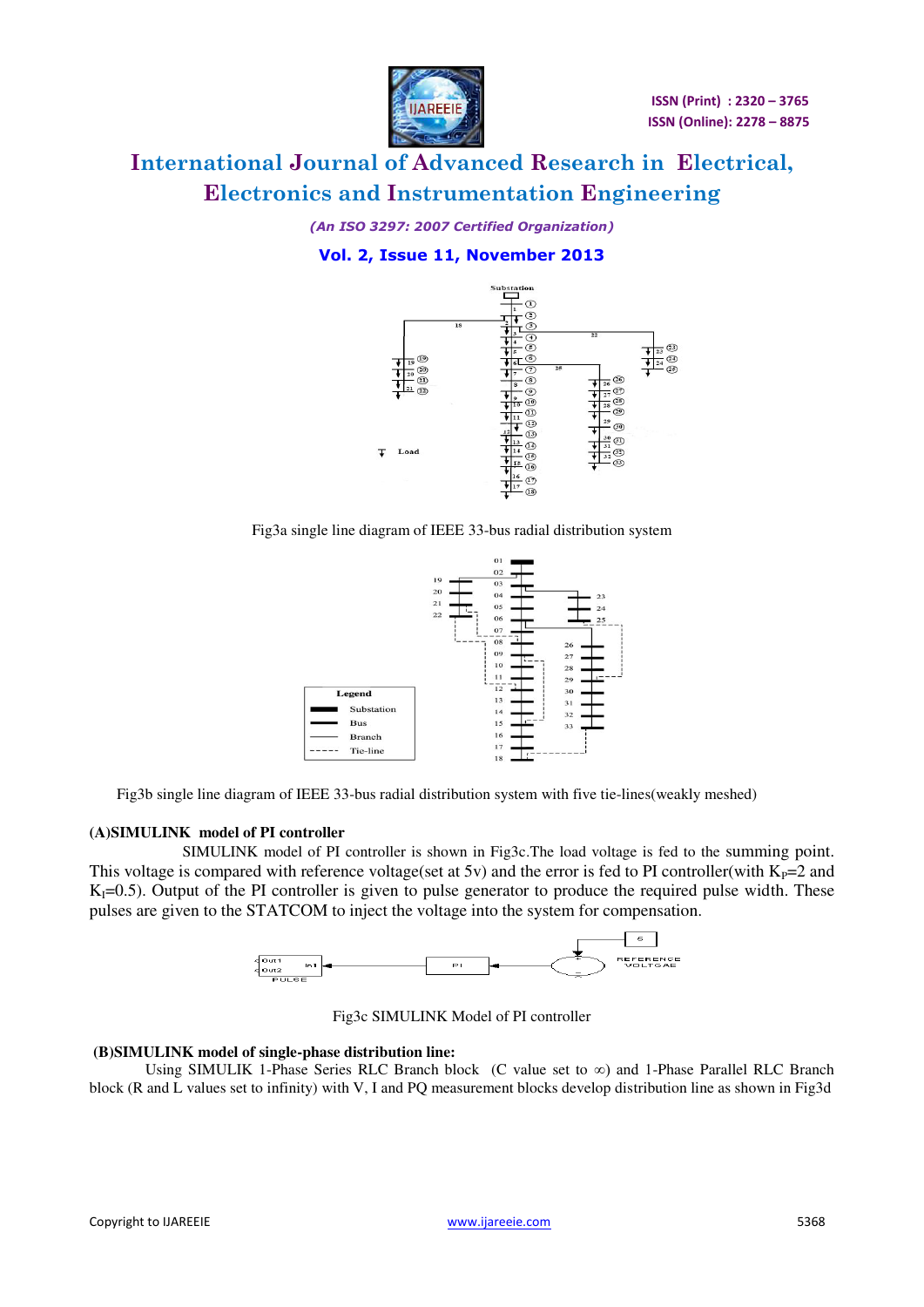

*(An ISO 3297: 2007 Certified Organization)* 

### **Vol. 2, Issue 11, November 2013**



Fig3d SIMULINK model of Single-phase distribution line

### **(C) SIMULINK model of single-phase RL Load:**

Using SIMULIK 1-Phase Parallel RLC Load block with V, I and PQ measurement blocks the model is developed as shown in Fig3e. It exhibits constant impedance at the specified frequency. The load active and reactive powers are proportional to the square of the applied voltage. Capacitive VAR  $Q<sub>C</sub>$  value is set to 0 for getting 1-Phase RL load.



Fig3e SIMULINK model of Single-phase RL load

### **(D) SIMULINK model of a single phase source:**

Using SIMULIK 1-Phase AC source, 1-Phase Series RLC Branch block (R value set very low value 1e-12, L value set zero and C value set to  $\infty$ ) and 1-Phase Parallel V, I and PQ measurement blocks develops single phase source model as shown in Fig3f. Here very low value of resistance is connected in series to avoid convergence problem.



Fig3f SIMULINK model of a single phase source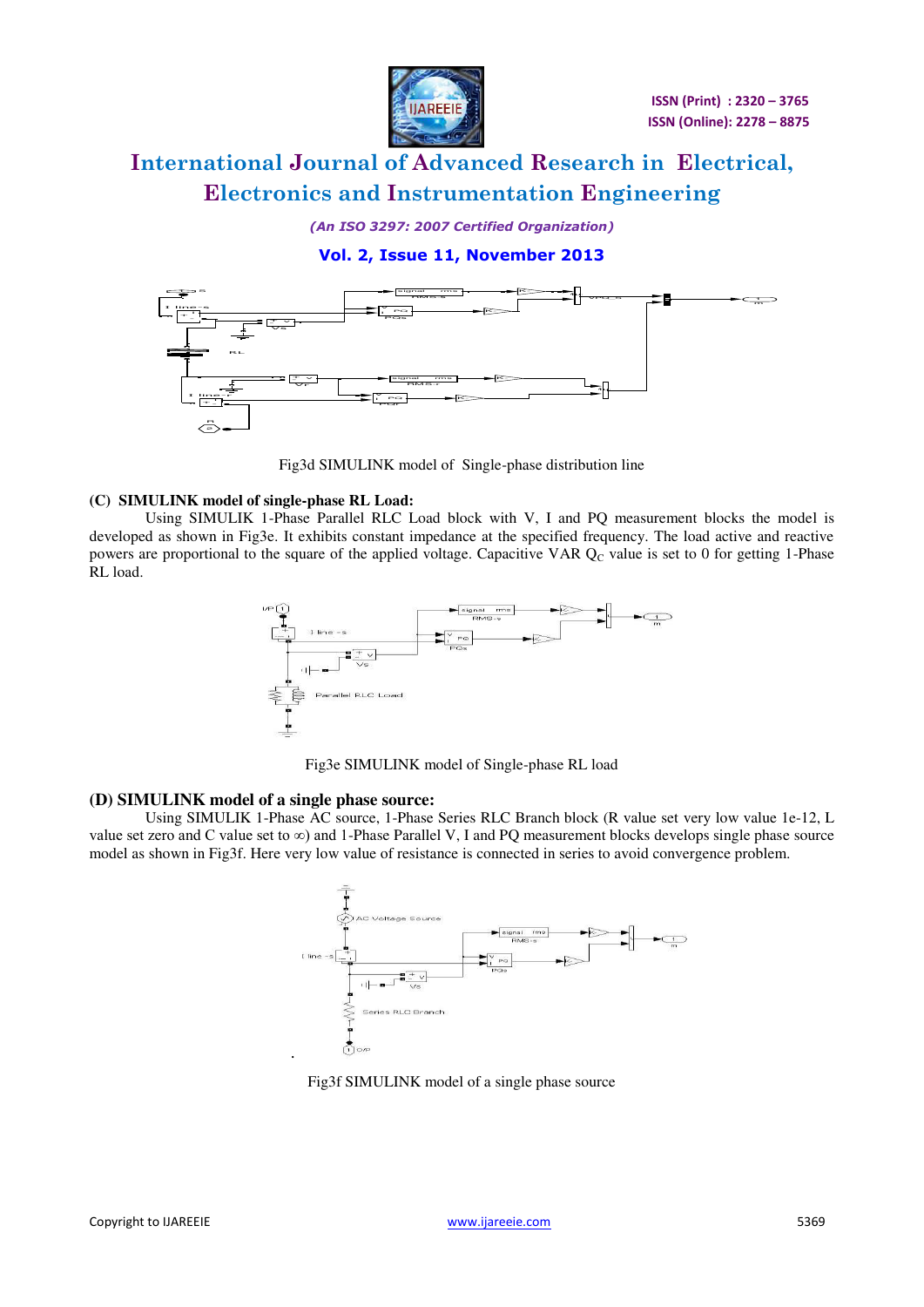

*(An ISO 3297: 2007 Certified Organization)* 

**Vol. 2, Issue 11, November 2013**



Fig3g SIMULINK model of IEEE 33-bus radial distribution system without STATCOM



Fig3h SIMULINK model of IEEE 33-bus radial distribution system with STATCOM at  $6<sup>th</sup>$  bus



Fig3i SIMULINK model of IEEE 33-bus weakly meshed distribution system without STATCOM



Fig3j SIMULINK model of IEEE 33-bus weakly meshed distribution system with STATCOM at  $6<sup>th</sup>$  bus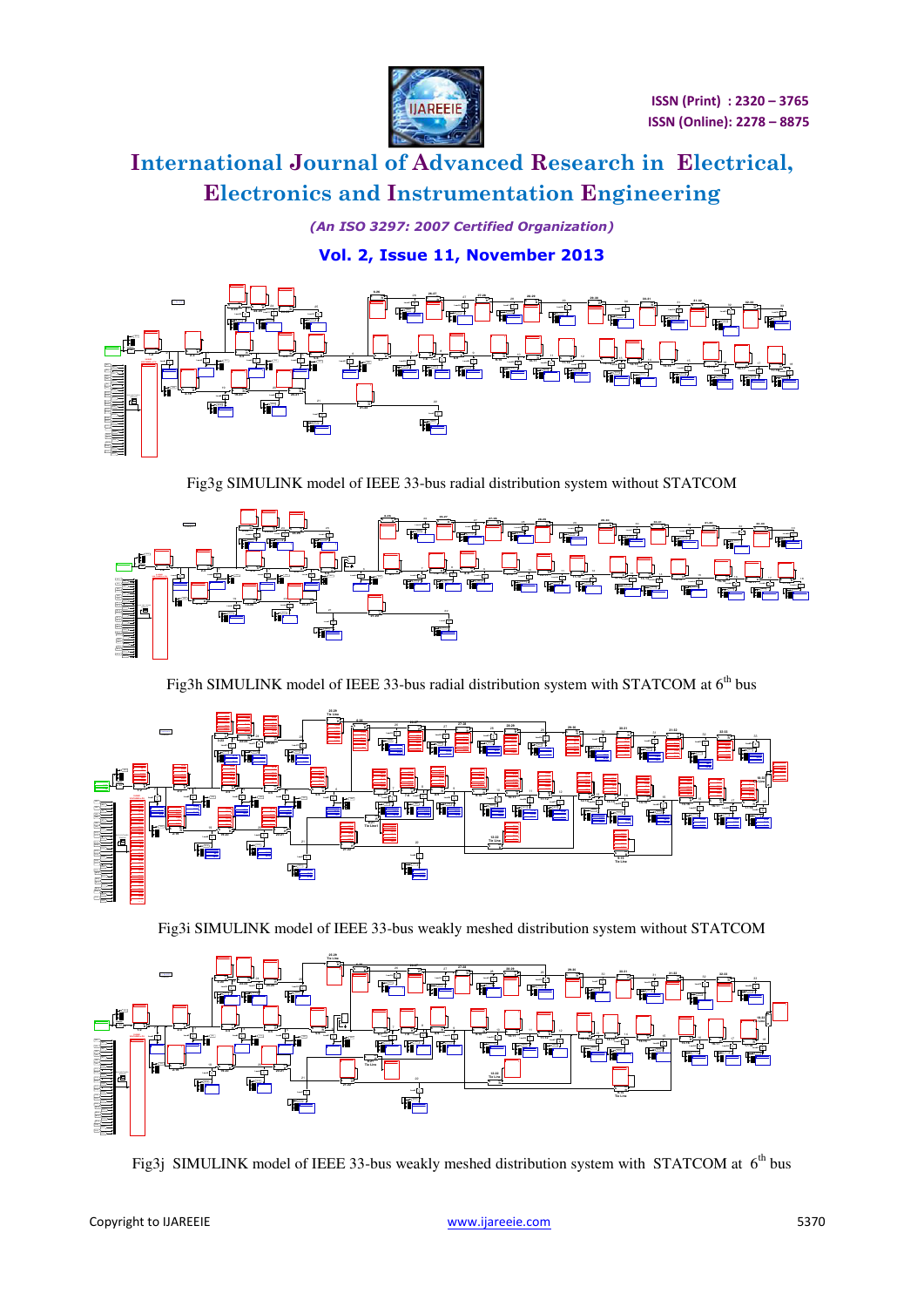

*(An ISO 3297: 2007 Certified Organization)* 

### **Vol. 2, Issue 11, November 2013**

#### **Table1: Voltages at Load buses in IEEE 33-bus Radial and weakly meshed distribution systems with and without STATCOM.**

| BusNo.         | Radial distribution system<br>case(a)          |                                                    | Weakly meshed distribution system<br>Case(b) |                                                       |
|----------------|------------------------------------------------|----------------------------------------------------|----------------------------------------------|-------------------------------------------------------|
|                |                                                |                                                    |                                              |                                                       |
|                | Load voltages<br>without<br>STATCOM.(in<br>pu) | Load voltages with<br>STATCOM at 6th<br>bus(in pu) | Load voltages<br>without<br>STATCOM(in pu)   | Load voltages with<br>STATCOM at $6th bus(in)$<br>pu) |
| $\mathfrak{2}$ | 0.99665                                        | 0.99653                                            | 0.99653                                      | 0.99652                                               |
| 3              | 0.98107                                        | 0.98030                                            | 0.98403                                      | 0.98042                                               |
| $\overline{4}$ | 0.97322                                        | 0.97197                                            | 0.97976                                      | 0.97073                                               |
| 5              | 0.96555                                        | 0.96379                                            | 0.97580                                      | 0.96120                                               |
| 6              | 0.94733                                        | 1.01422                                            | 0.96690                                      | 0.93333                                               |
| $\tau$         | 0.94336                                        | 1.00997                                            | 0.96560                                      | 1.01206                                               |
| 8              | 0.93789                                        | 1.00412                                            | 0.96422                                      | 1.00657                                               |
| 9              | 0.93089                                        | 0.99662                                            | 0.96041                                      | 0.99875                                               |
| 10             | 0.92441                                        | 0.98969                                            | 0.959863                                     | 0.99543                                               |
| 11             | 0.92346                                        | 0.988671                                           | 0.959862                                     | 0.99513                                               |
| 12             | 0.92178                                        | 0.98688                                            | 0.960027                                     | 0.99471                                               |
| 13             | 0.91503                                        | 0.97964                                            | 0.95621                                      | 0.99103                                               |
| 14             | 0.91252                                        | 0.97696                                            | 0.95496                                      | 0.98994                                               |
| 15             | 0.91065                                        | 0.97495                                            | 0.95468                                      | 0.98978                                               |
| 16             | 0.90947                                        | 0.97334                                            | 0.95280                                      | 0.98714                                               |
| 17             | 0.9072                                         | 0.97096                                            | 0.94959                                      | 0.98172                                               |
| 18             | 0.90658                                        | 0.97025                                            | 0.94858                                      | 0.97994                                               |
| 19             | 0.99596                                        | 0.99584                                            | 0.99446                                      | 0.99634                                               |
| 20             | 0.99131                                        | 0.99185                                            | 0.97748                                      | 0.99598                                               |
| 21             | 0.99039                                        | 0.99026                                            | 0.97283                                      | 0.99718                                               |
| 22             | 0.98956                                        | 0.98944                                            | 0.96858                                      | 0.99615                                               |